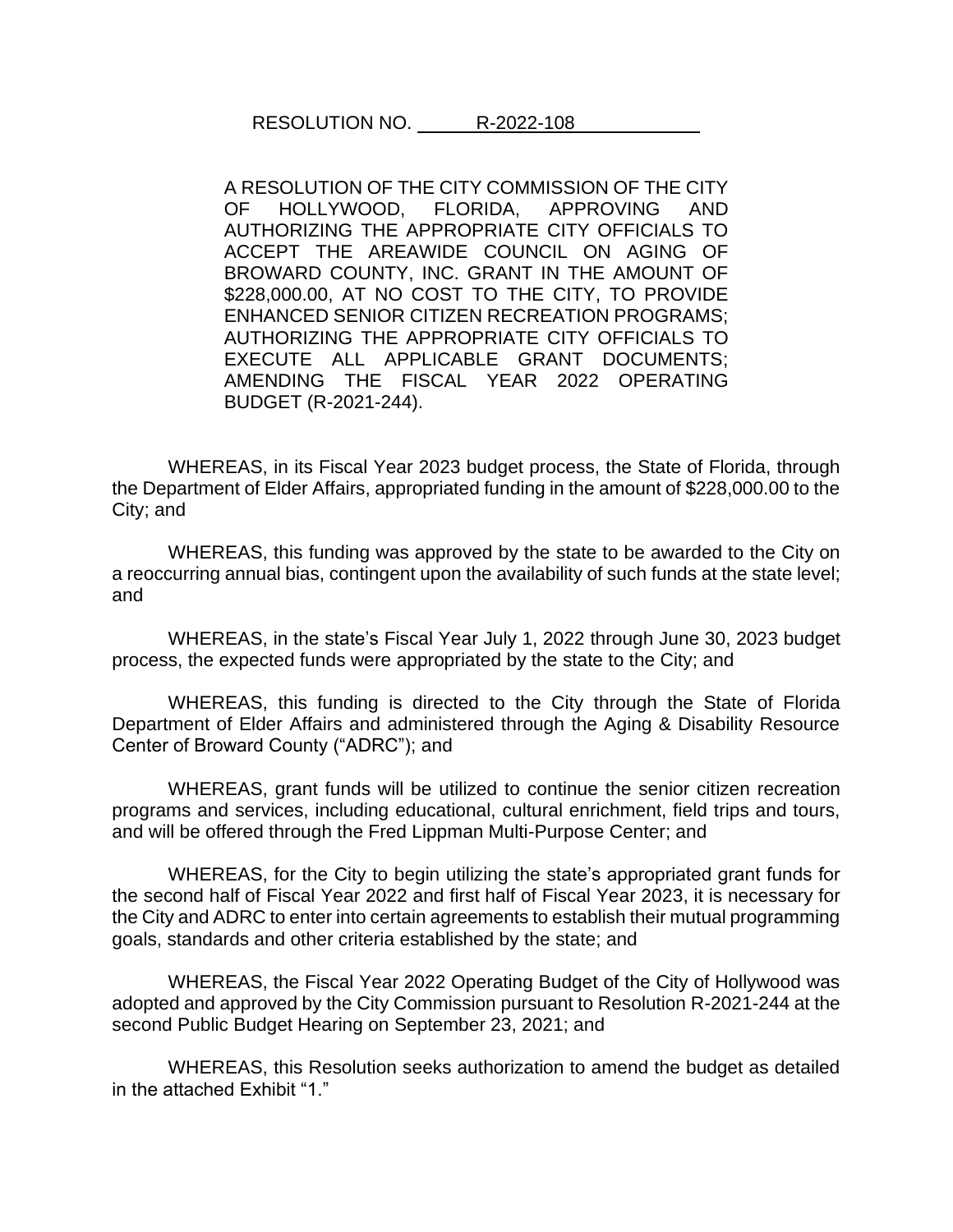NOW, THEREFORE, BE IT RESOLVED BY THE CITY COMMISSION OF THE CITY OF HOLLYWOOD, FLORIDA:

Section 1: That the foregoing "WHEREAS" clauses are ratified and confirmed as being true and correct and are incorporated in this Resolution.

Section 2: That the City Manager is authorized to accept the grant, if awarded, provided that the City Manager shall have the discretion to refuse the grant in those circumstances where he determines it is in the best interest of the City to do so, in which case he shall advise the City Commission of his intention to refuse the grant.

Section 3: That it approves and authorizes the execution, by the appropriate City officials, of the Local Service Programs Contract with the Areawide Council on Aging of Broward County, Inc., together with such non-material changes as may be subsequently agreed to by the City Manager and approved as to form and legal sufficiency by the City Attorney.

Section 4: That it authorizes the appropriate City officials to execute all applicable grant documents and agreements in a form acceptable to the City Manager and approved as to form and legal sufficiency by the City Attorney.

Section 5: That these Amendments to the FY 2022 Operating Budget of the City of Hollywood for the Fiscal Year beginning October 1, 2021, as set forth in detail in the attached Exhibit "1", are adopted and authorized as Amendments to the Operating Budget of the City of Hollywood for the Fiscal Year 2022.

Section 6: That the Department of Financial Services is authorized to establish such line item accounts as may be necessary to properly monitor and track appropriations.

Section 7: That this Resolution shall be in full force and effect immediately upon its passage and adoption.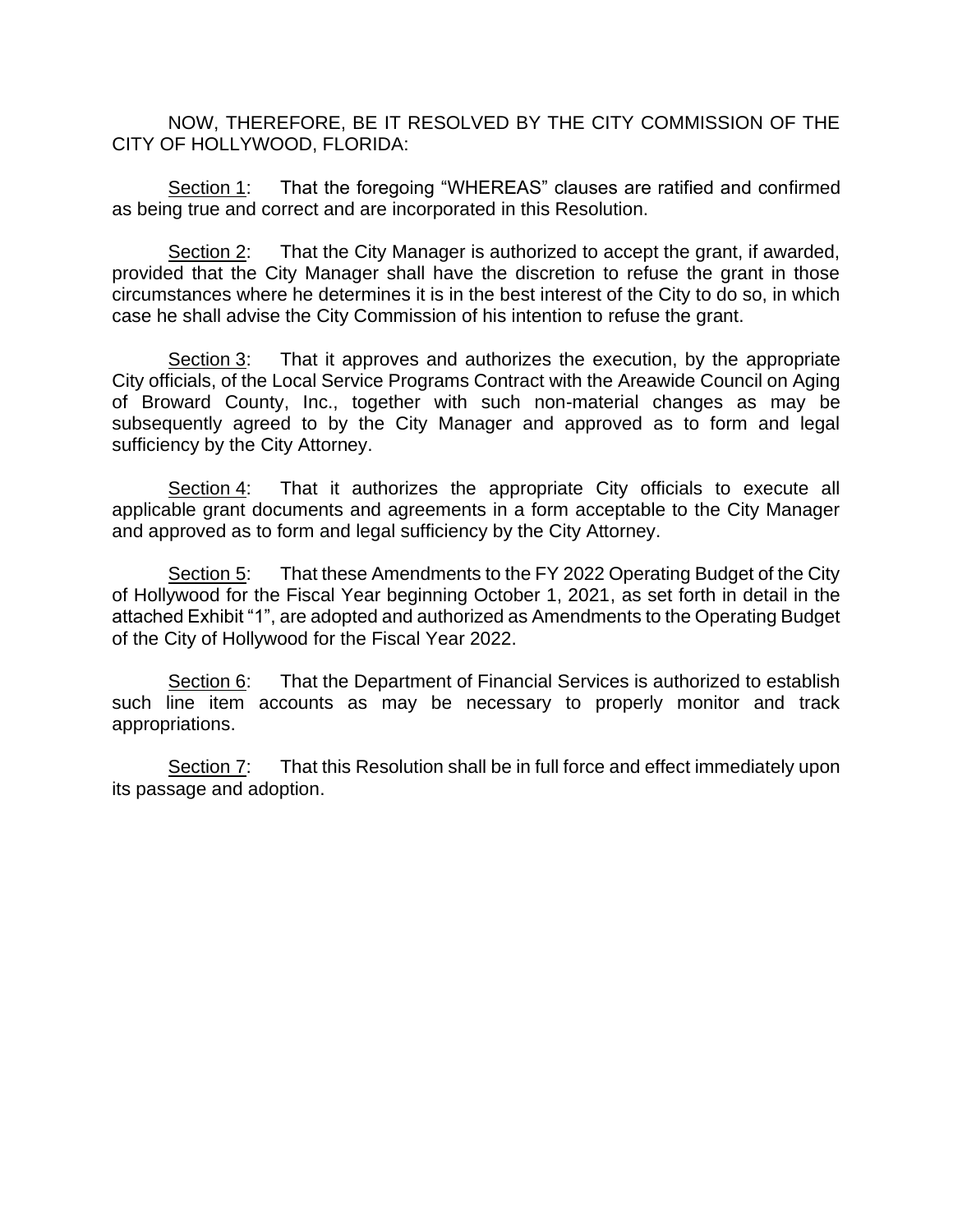A RESOLUTION OF THE CITY COMMISSION OF THE CITY OF HOLLYWOOD, FLORIDA, APPROVING AND AUTHORIZING THE APPROPRIATE CITY OFFICIALS TO ACCEPT THE AREAWIDE COUNCIL ON AGING OF BROWARD COUNTY, INC. GRANT IN THE AMOUNT OF \$228,000.00, AT NO COST TO THE CITY, TO PROVIDE ENHANCED SENIOR CITIZEN RECREATION PROGRAMS; AUTHORIZING THE APPROPRIATE CITY OFFICIALS TO EXECUTE ALL APPLICABLE GRANT DOCUMENTS; AMENDING THE FISCAL YEAR 2022 OPERATING BUDGET (R-2021- 244).

PASSED AND ADOPTED this 20th day of April 40.2022.

JOSH LEVY, MAYOR

ATTEST:

\_\_\_\_\_\_\_\_\_\_\_\_\_\_\_\_\_\_\_\_\_\_\_\_\_\_\_\_\_\_\_\_ PATRICIA A. CERNY, MMC CITY CLERK

APPROVED AS TO FORM AND LEGAL SUFFICIENCY for the use and reliance of the City of Hollywood, Florida, only.

\_\_\_\_\_\_\_\_\_\_\_\_\_\_\_\_\_\_\_\_\_\_\_\_\_\_\_\_\_\_\_\_\_ DOUGLAS R. GONZALES CITY ATTORNEY